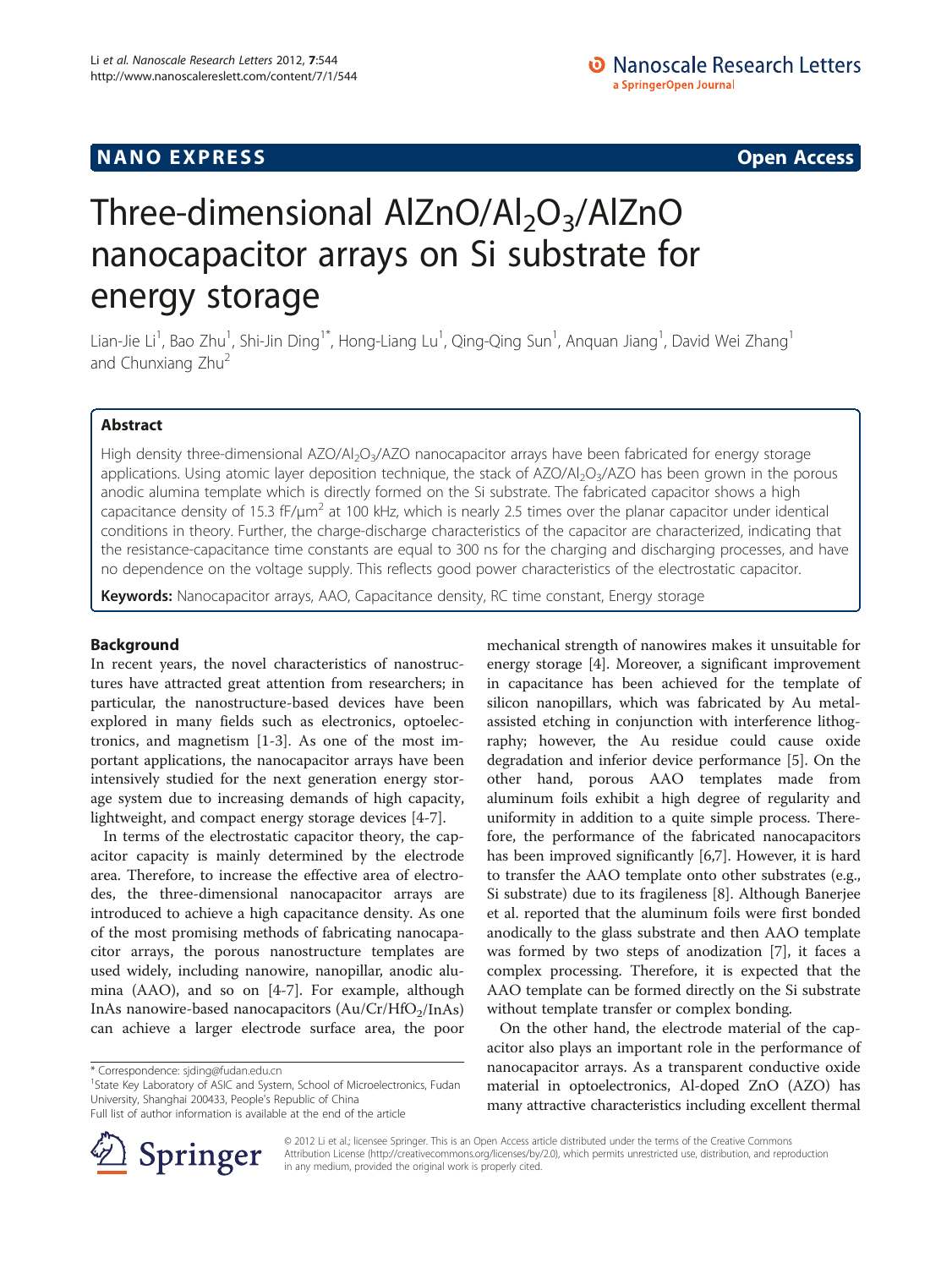stability, low resistivity, low manufacture cost, and so on [[9\]](#page-4-0). Therefore, the introduction of AZO as the electrode of nanocapacitor arrays could boost the energy storage device integrated with the optoelectronic device.

In this study, we demonstrate the successful fabrication of  $AZO/AI_2O_3/AZO$  nanocapacitor arrays in the porous AAO template, which is directly formed on Si substrate by two-step anodization. The resulting nanocapacitor arrays show a high capacitance density of 15.3  $fF/\mu m^2$ , which is nearly 2.5 times that of the planar capacitor. Furthermore, the charge-discharge characteristics of the nanocapacitor arrays are also discussed.

## Methods

The fabrication steps of the  $AZO/AI_2O_3/AZO$  nanocapacitor arrays are illustrated schematically in Figure 1. Firstly, an aluminum film with a thickness of 1 μm was deposited on the cleaned Si substrate by thermal evaporation, which was followed by annealing in  $N_2$  at 500°C for 2 min in order to enhance the adhesion between the Al film and the Si substrate. The porous AAO was then formed by two steps of anodization, i.e., the anodization of the aluminum film was carried out in a 0.3-M oxalic acid solution at 25°C under 40 V, then the pore widening was performed in a 5-wt.% phosphoric acid solution. As a result, the resulting AAO template has uniform nanopores with a diameter of approximately 80 nm and a density of approximately  $1 \times 10^{10}$  cm<sup>-2</sup>. Subsequently, the stack of  $AZO/AI_2O_3/AZO$  (12/10/12 nm) was deposited in the AAO template by atomic layer deposition (ALD). Herein, the AZO films were used as both bottom and top electrode plates and were composed of alternate 20 cycles of ZnO and 1 cycle of  $\text{Al}_2\text{O}_3$ . ZnO and  $\text{Al}_2\text{O}_3$ were grown from the precursors of diethyl zinc/ $H_2O$ , and trimethyl aluminum/H2O at 200°C, respectively. Whereafter, the top Ta electrode with a thickness of 180 nm was deposited on the stack through a hard mask by magnetron sputtering. Subsequently, the top AZO film outside the Ta electrodes was etched by 0.02 wt.% HCl aqueous solution; thus, the top electrodes of AZO/Ta were formed. It is worthwhile to point out that only the central round part of the Al film on the Si substrate was anodized, so the fringe part of the Al film is preserved to serve as the bottom electrode. After deposition of the bottom AZO layer, a small region within the fringe part of Al film was protected from subsequent ALD deposition and chemical etching process, which is used as the probe position during electrical measurements. Accordingly, the capacitors consisting of nanocapacitor arrays were formed for electrical characterization. The C-V characteristic of the nanocapacitor arrays was measured using an Agilent 4294A precision LCR meter, and the charge-discharge characteristics were measured using Agilent 33250A (Agilent Technologies, Inc., Germany).



## Results and discussion

Figure [2](#page-2-0) shows the cross-sectional transmission electron microscopy (TEM) images of the fabricated nanocapacitor arrays. It is found that the fabricated threedimensional nanocapacitor arrays are embedded into the AAO template. Under the AAO template, a layer of Al is observed clearly, which is used to maintain good contact between the AAO and the Si substrate. This can be realized by partial anodization of the aluminum film. In our experiment, the depth of the formed pores is close to 400 nm, which can be adjusted through the thickness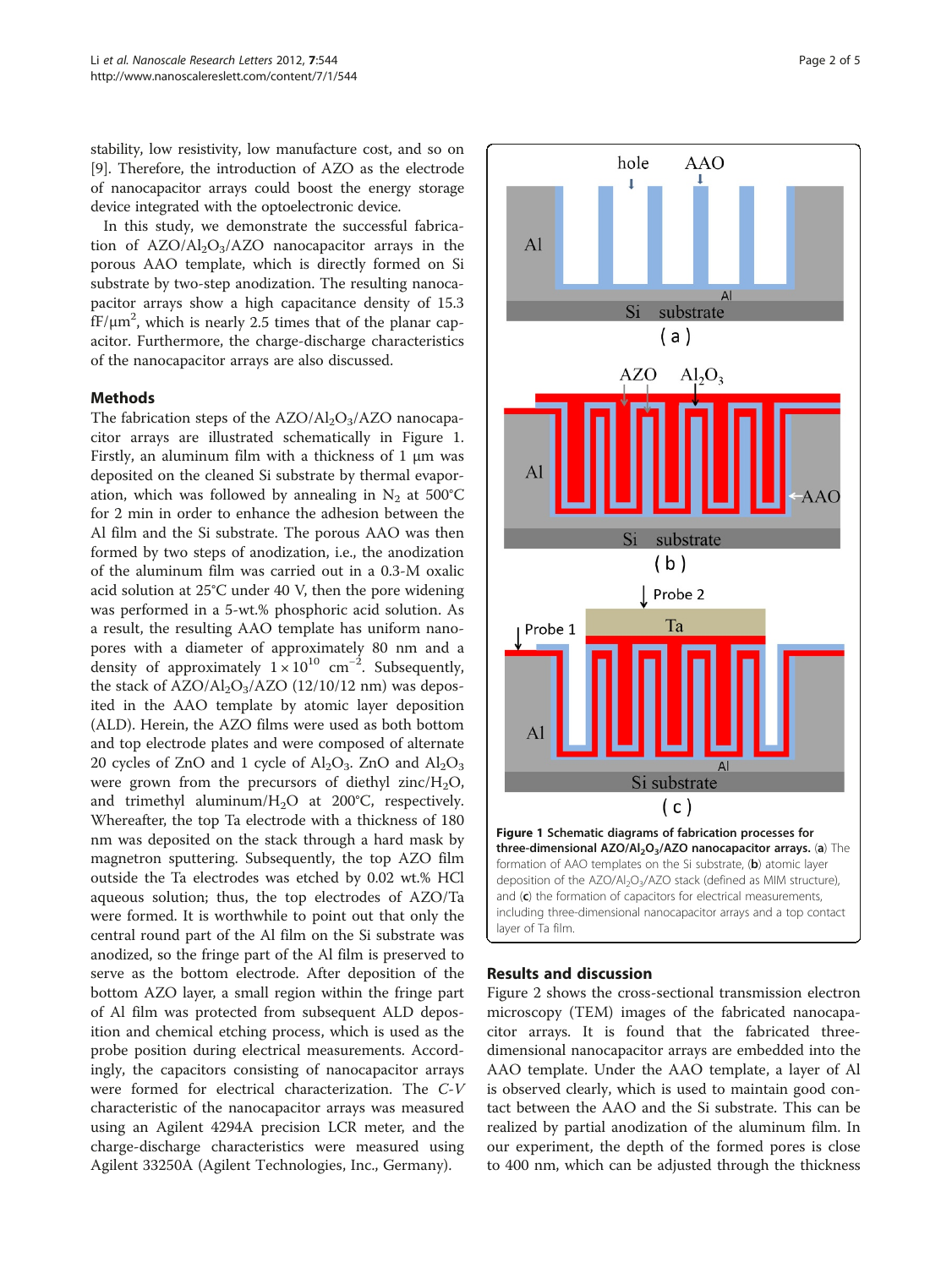<span id="page-2-0"></span>

arrays embedded into AAO template and (b) three-dimensional AZO/Al<sub>2</sub>O<sub>3</sub>/AZO stack.

of the initial Al film and the time of anodization. Furthermore, it is interesting to find that each pore includes the top wide part and the bottom narrow part; the former exhibits a diameter of approximately 80 nm and a depth of approximately 150 nm, and the latter exhibits a diameter of approximately 20 nm and a depth of approximately 250 nm. As the pore diameter is proportional to the anodic voltage, the above-mentioned phenomenon could be attributed to the voltage fluctuation during the anodization process [\[10](#page-4-0)]. It is worth mentioning that the bottom holes can be filled fully by AZO after the deposition of a 12-nm AZO film due to their small diameters; therefore, the bottom part does not contribute a lot to the capacitance density because

the surface area of the bottom electrode does not increase further. Figure 2b shows the high-resolution TEM image of the nanocapacitor. It is found that the insulator of  $Al_2O_3$  is sandwiched well by the AZO films, and no void can be seen in the nanopores.

Figure 3 shows the typical C-V curve of the fabricated capacitor with the  $AZO/AI_2O_3/AZO$  nanocapacitor arrays at 100 kHz. The extracted capacitance density reaches 15.3  $ff/\mu m^2$ , which is nearly 2.5 times that of the planar capacitor under identical conditions. By comparison with the planar  $Al_2O_3$  dielectric MIM capacitors [[11-15](#page-4-0)], the fabricated capacitor in this study exhibits a significant increase in capacitance density, as shown in Figure 3. Although another study [[11](#page-4-0)] also demonstrates a comparable capacitance density, this is due to a very thin  $Al_2O_3$  film of 5 nm. Further, the total capacitance of the nanocapacitor structure can be calculated according to Equations 1, 2, 3, and 4 [\[7](#page-4-0)]:

$$
C_{total} = a(C_{planar} + C_{pore} - C_{bottom})
$$
\n(1)

$$
C_{planar} = \left(\frac{k\varepsilon_0}{t_{insulator}}\right) \left[ \sqrt{\frac{3}{2} \times \left(2r_{pore} + D\right)^2 - \pi r_{pore}^2} \right] \tag{2}
$$

$$
C_{bottom} = \varepsilon_0 \pi \frac{\left[r_{pore} - (t_{BE} + t_{insulator})\right]^2}{t_{insulator}}
$$
\n(3)

$$
C_{pore} = \frac{2\pi k \varepsilon_0 L}{\ln\left[\frac{(r_{pore} - t_{BE})}{r_{pore} - (t_{BE} + t_{insulator})}\right]}\tag{4}
$$

Here,  $\alpha$  represents the density of pores, which is close to  $1 \times 10^{10}$  cm<sup>-2</sup> in the present experiment according to the scanning electron microscope image of the AAO

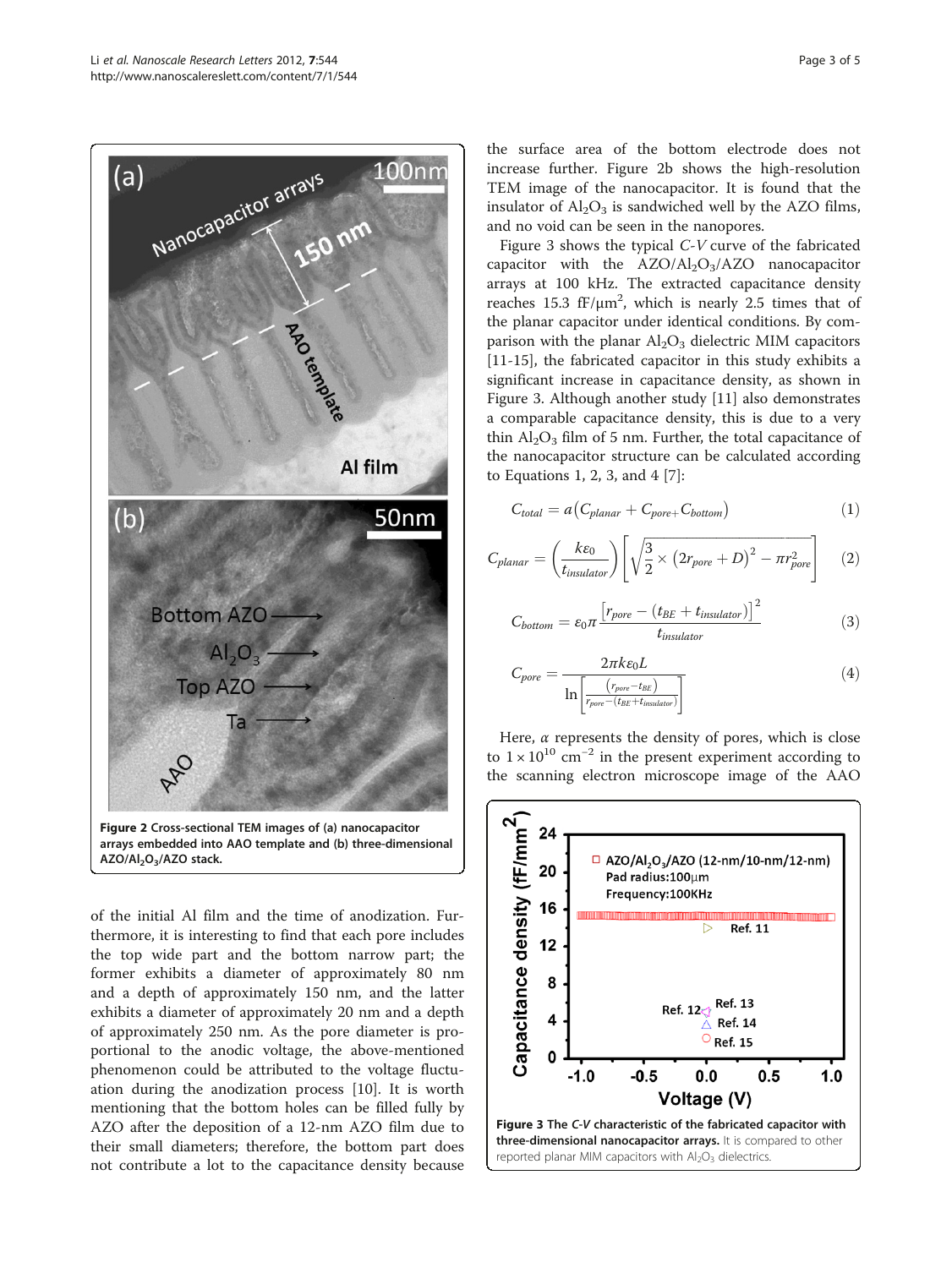template (not shown here);  $k$  is the dielectric constant of  $Al_2O_3$  ( $k = 7.6$ ), and  $t_{BE}$  and  $t_{TE}$  correspond to the thicknesses of the bottom AZO layer and the top AZO layer, respectively, i.e., 12 nm. The depth  $(L)$  and radius  $(r_{\text{pore}})$ of nanopores are approximately 150 and 40 nm, respectively. D represents the interpore distance, which is 10 nm. Therefore, the calculated  $C_{\text{planar}}$ ,  $C_{\text{bottom}}$ , and  $C_{\text{pore}}$  are equal to  $1.3 \times 10^{-2}$ ,  $0.068 \times 10^{-2}$ fF, respectively; thus, the total capacitance density ( $C_{\text{total}}$ ) amounts to 15.7 fF/ $\mu$ m<sup>2</sup>, which is close to the measurement result. In addition, this also indicates that  $C_{\text{total}}$  is dominated by  $C_{\text{pore}}$ . Further, the capacitance density can be enhanced by increasing the height of nanopores. Moreover, the parameters of  $t_{BE}$ ,  $r_{pore}$ , and  $t_{\text{insulator}}$  have positive or negative effects on the capacitance density. Therefore, to achieve a maximum capacitance density for practical applications, we have to consider the effects of various parameters, especially the influence of the insulator thickness on the leakage current, in order to make a balance between high capacitance and low leakage current.

On the other hand, although a high capacitance density has been achieved, the leakage current characteristic is not satisfactory (not shown here). This is due to the inner surface roughness and chemical contamination of the template, thus resulting in local high electric fields and degrading the leakage current characteristics. The aforementioned phenomena are also reported by other groups [\[7,16\]](#page-4-0). Further, it is reported that the leakage current can be reduced remarkably by the introduction of barrier anodic alumina and/or ALD passivation layers in the AAO template. As an example, the leakage current density can decrease from  $1\times10^{-3}$  A/cm<sup>2</sup> to  $1 \times 10^{-9}$  A/cm<sup>2</sup> at 3 MV/cm [\[16](#page-4-0)].

According to the charge-discharge process of the resistor-capacitor circuit, the resistance-capacitance (RC) time constant determines the charge-discharge rate of capacitor, i.e., the power characteristics of capacitors [[17\]](#page-4-0). The RC time constant is defined as  $\tau$ , which means the length of time when the circuit current attains  $e^{-1}$ (i.e., 36.8%) of the initial value. Figure 4a shows the whole charge-discharge process of the nanocapacitor arrays with an electrode radius of 400 μm, and the inset is an equivalent resistor-capacitor circuit. The time constant is characterized by  $\tau_c$  in charging process as well as  $\tau_d$  in discharging process. Under voltage supply of 1 V, both  $\tau_c$  and  $\tau_d$  are equal to 300 ns, and such short time constants are in good agreement with the power characteristics of electrostatic capacitors. Figure 4b shows dependence of the charging current on time. Under different voltage supplies, i.e.,  $V_{S1} = 1$  V,  $V_{S2} = 0.6$  V, and  $V_{\text{S3}} = 0.2$  V, the resulting time constants of  $\tau_1$ ,  $\tau_2$ , and  $\tau_3$ are equal to 300 ns for the capacitor with an electrode radius of 400 μm, respectively. This reveals that the time



constant has no dependence on the voltage supply, which is in accordance with the RC charge-discharge theory. As a result, the nanocapacitor arrays can meet a high capacitance density without sacrificing the power characteristics of the electrostatic capacitor.

## Conclusions

In summary, high capacitance density nanocapacitor arrays have been fabricated via porous AAO template directly on silicon substrate and ALD processing. The nanocapacitor arrays based on the stack of  $A ZO/A I_2O_3/$ AZO (12/10/12 nm) exhibit a high capacitance density of 15.3  $ff/\mu m^2$ , and the RC time constant is 300 ns,